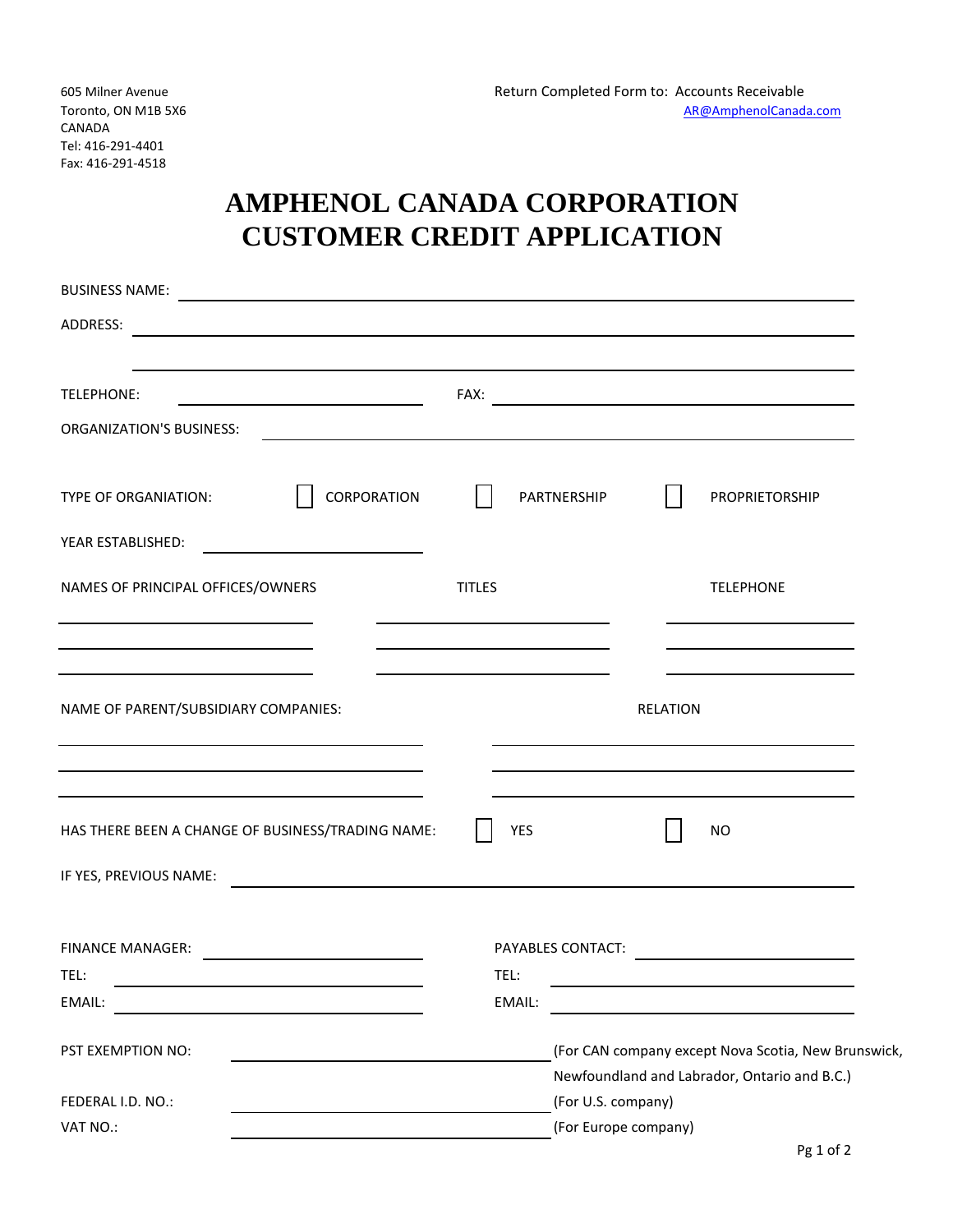|                    | <b>NAME OF BANK:</b>                                                                                                  |                                    |               |                  |                               |      |  |
|--------------------|-----------------------------------------------------------------------------------------------------------------------|------------------------------------|---------------|------------------|-------------------------------|------|--|
|                    | ADDRESS:                                                                                                              |                                    |               |                  |                               |      |  |
|                    | CONTACT:                                                                                                              |                                    | TEL:          |                  |                               |      |  |
|                    |                                                                                                                       |                                    |               |                  |                               |      |  |
|                    | <b>TRADE REFERENCES:</b>                                                                                              |                                    |               |                  |                               |      |  |
|                    | *NEED TO PROVIDE AT LEAST TWO BUSINESS TRADE REFERENCES INFORMATION                                                   |                                    |               |                  |                               |      |  |
|                    |                                                                                                                       |                                    |               |                  |                               |      |  |
| 1)                 | NAME:                                                                                                                 |                                    |               |                  |                               |      |  |
|                    | ADDRESS:                                                                                                              |                                    |               |                  |                               |      |  |
|                    | CONTACT:                                                                                                              |                                    | TEL:          |                  |                               | FAX: |  |
|                    | EMAIL:                                                                                                                |                                    |               |                  |                               |      |  |
|                    |                                                                                                                       |                                    |               |                  |                               |      |  |
| 2)                 | NAME:                                                                                                                 |                                    |               |                  |                               |      |  |
|                    | ADDRESS:                                                                                                              |                                    |               |                  |                               |      |  |
|                    | CONTACT:                                                                                                              |                                    | TEL:          |                  |                               | FAX: |  |
|                    | EMAIL:                                                                                                                |                                    |               |                  |                               |      |  |
|                    |                                                                                                                       |                                    |               |                  |                               |      |  |
| 3)                 | NAME:                                                                                                                 |                                    |               |                  |                               |      |  |
|                    | ADDRESS:                                                                                                              |                                    |               |                  |                               |      |  |
|                    | CONTACT:                                                                                                              |                                    | TEL:          |                  |                               | FAX: |  |
|                    | EMAIL:                                                                                                                |                                    |               |                  |                               |      |  |
|                    |                                                                                                                       |                                    |               |                  |                               |      |  |
|                    | STANDARD METHOD OF PAYMENT:                                                                                           |                                    | <b>CHEQUE</b> |                  | <b>WIRE</b>                   | EDI  |  |
|                    |                                                                                                                       |                                    |               |                  |                               |      |  |
|                    | DECLARATION:                                                                                                          |                                    |               |                  |                               |      |  |
|                    | We hereby apply for credit and certify that the information provided in this application is correct and will be used  |                                    |               |                  |                               |      |  |
|                    | by your credit department and held in the strictest confidence. We authorize you to check our Bank and Trade          |                                    |               |                  |                               |      |  |
|                    | references provided to you in this application.                                                                       |                                    |               |                  |                               |      |  |
|                    | We understand that your terms are NET 30 DAYS from shipment/invoice date, and we agree to meet these terms of credit. |                                    |               |                  |                               |      |  |
|                    |                                                                                                                       |                                    |               |                  |                               |      |  |
| NAME:<br>SIGNATURE |                                                                                                                       |                                    |               |                  | <b>TITLE</b>                  |      |  |
| DATE:              |                                                                                                                       |                                    |               |                  |                               |      |  |
|                    | AMPHENOL CANADA USE ONLY:                                                                                             |                                    |               |                  |                               |      |  |
|                    | <b>CUSTOMER TYPE:</b>                                                                                                 |                                    |               | <b>CURRENTY:</b> |                               |      |  |
|                    | <b>CREDIT LIMIT REQUESTED:</b>                                                                                        |                                    |               |                  | <b>EXPECTED ANNUAL SALES:</b> |      |  |
|                    | \$0 to \$25,000                                                                                                       | <b>Accounting Manager Approval</b> |               |                  |                               |      |  |
|                    | \$25,000 to \$50,000                                                                                                  | Controller Approval                |               |                  |                               |      |  |
|                    | \$50,000 to \$1,000,000                                                                                               | <b>Business Unit Director</b>      |               |                  |                               |      |  |
|                    | Over \$1,000,000                                                                                                      | Amphenol Treasurer                 |               |                  |                               |      |  |